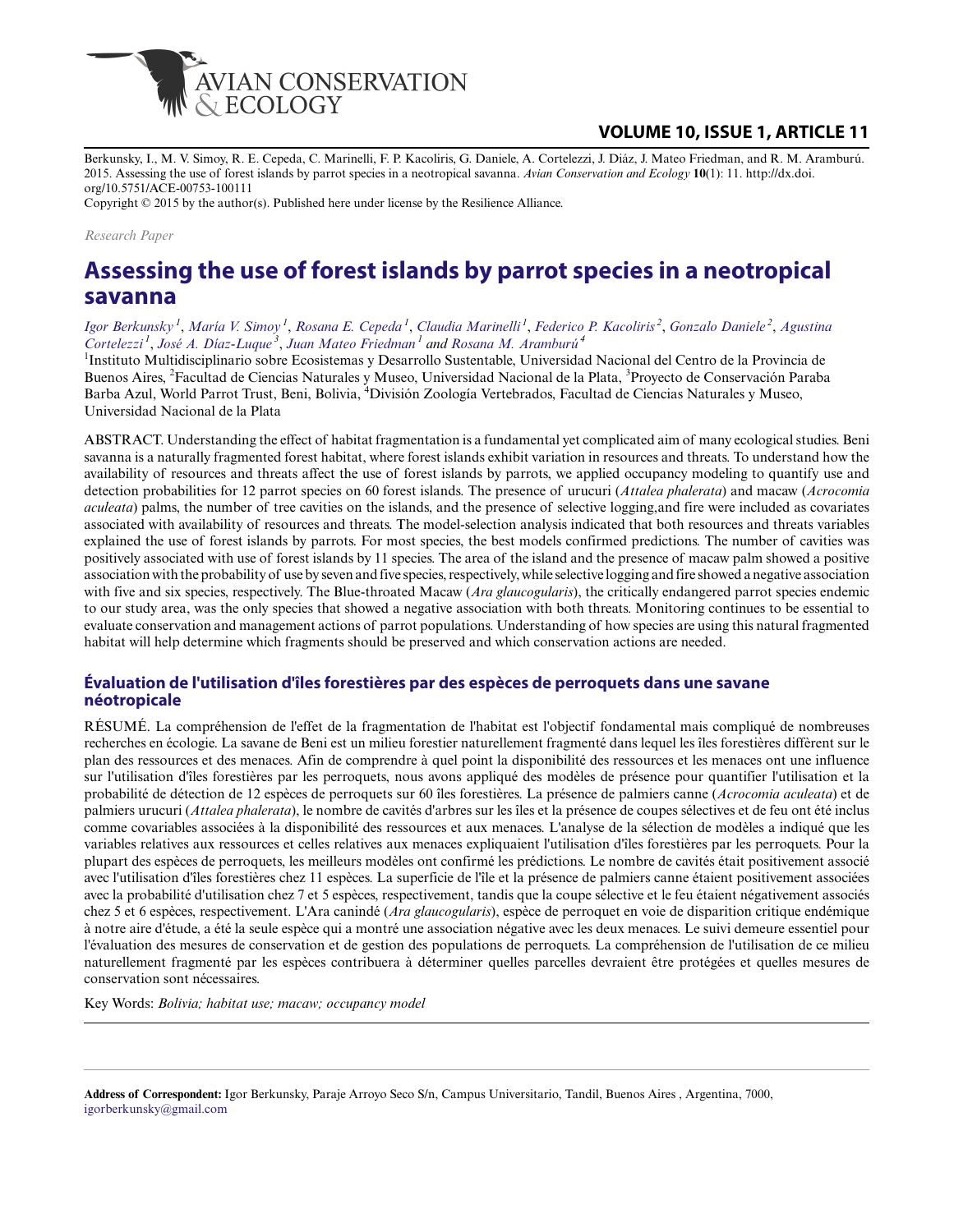## **INTRODUCTION**

The effect of habitat fragmentation for any species depends on the scale of fragmentation relative to the "scale of the individual organism" (Keitt et al. 1997). Differential responses to fragmentation may be caused by behavioral differences that determine space use and movement patterns of the organisms (Ims 1995). Characteristics such as site fidelity, dispersal ability, colonization capacity, and habitat specialization also influence the vulnerability of species to habitat fragmentation (Ewers and Didham 2006, Mapelli and Kittlein 2009, Dennis et al. 2012).

The high mobility of most parrot species allows them to use, or at least reach, small remnants within fragmented landscapes (Fischer and Lindenmayer 2002, Manning et al. 2007, Nunes and Galetti 2007, Monterrubio-Rico et al. 2010) which less-mobile species cannot access (Villard and Taylor 1994). This ability allows parrots to use heterogeneous habitats. During a single day, a parrot can use several fragments for different purposes (i.e., foraging, roosting, and nesting) (Gilardi and Munn 1998, Burger and Gochfeld 2003, Symes and Perrin 2003, Ríos-Muñoz and Navarro-Sigüenza 2009). In addition, habitat use can change seasonally in response to food availability; however, philopatry to roosting and nesting sites is high, especially during the breeding season, when most parrots spend a large amount of time at nesting sites (Bjork and Noss 2004, Ndithia and Perrin 2006, Stahala 2008, Berkunsky and Reboreda 2009). As a result of these variable behaviors, habitat studies must account for changes in detectability (Manning et al. 2006, Gibson et al. 2007).

Beni savannas of north Bolivia are the habitat of 23 parrot species, including the critically endangered Blue-throated Macaw (*Ara glaucogularis*) (Hennessey et al. 2003). The whole region has been identified as a stronghold for lowland parrot species, especially macaws, and research on the status, population sizes, and habitat use of parrots in the area has been identified as a priority for conservation (Herzog et al. 2005, Larrea-Alcázar et al. 2011). As occurs in other neotropical savannas, palms and scattered trees are more common than forests. Forest habitat in Beni savannas is naturally fragmented and limited to forest islands and riverine gallery forests (Langstroth Plotkin and Riding 2011). However, the quality of natural fragments of forest has been notably reduced, and the most basic data for effective conservation management decisions (i.e., the spatial distribution of threatened species within these forest fragments) remain poorly documented (Mayle et al. 2007). In this regard, the identification of habitat variables that are associated with fragment use and turnover is essential to determine how habitat quality is affected by human activities.

In this study, we quantified differences in species' use of forest islands by conducting occupancy modeling for a community of parrot species in northern Bolivia. We examined habitat used by parrots in a series of forest islands that varied in size, availability of resources, and presence of threats. We tested a priori expectations of how the probability of use should vary with resource availability (cavities and palm tree species) and presence of threats on the forest island. We also tested how the probability of detection should vary with the time of sampling. The framework we present can be applied to estimate species' use of forest islands in a given region. The results of the model will help show that species are largely restricted to habitat characteristics and are thus most likely to be adversely affected by habitat loss.

## **METHODS**

## **Study site**

We conducted surveys of areas in Beni savannas (also called Llanos de Moxos), Beni department, northern Bolivia. The Beni savannas is a  $160,000 \text{ km}^2$  expanse of seasonally inundated area, interspersed with a complex mosaic of forest islands and riverine gallery forests; it occupies the extremely flat Beni-Mamoré-Iténez basin in southwest Amazonia, which is situated between the Precambrian Shield to the east and the Andes to the west and south (Mayle et al. 2007). Numerous whitewater rivers and hundreds of shallow, flat-bottomed lakes cover the landscape. Mean annual precipitation varies from 1300 to 2000 mm across the region, and occurs mainly between September and May (Hanagarth and Beck 1996).

The landscape is dominated by flat, low-lying areas that are covered by completely open, treeless savanna and are seasonally inundated (Langstroth 1996). Forest islands are prominent features of the Moxos landscapes and largely represent palaeolevee remnants surrounded by seasonally inundated grasslands. These islands are analogous to the "matas" of the Orinoco and the "capões" of the Pantanal (Langstroth Plotkin and Riding 2011). The characteristics of the savanna are not suitable for the development of row crop agriculture; as a result, cattle ranching is the primary economic activity (Mayle et al. 2007).

#### **Sampling approach**

In 2011, we surveyed 60 forest islands for the occurrence of parrot species. We conducted surveys in a 9-week time frame (between September 8 and November 9) during the end of the dry season. This period coincides with the start of the breeding season of most parrot species in the area. Teams of two or three observers combed a variable number of forest islands. Most surveys were conducted during the morning (from 0600 to 1000 hours) and the afternoon (from 1400 to 1800 hours). Furthermore, we registered the start time (as minutes since sunrise) and duration (minutes) of each visit to each forest island. To reduce the effect associated with the abilities of the observers, all surveys were conducted by trained observers.

For each surveyed forest island, we recorded area, parrot species, palm tree species, tree cavities, and evidence of human activities (i.e., presence of cattle, stumps, and burnt trees). Group size, and visual and vocal detections were recorded for all parrot species. Visual or vocal detections were the first clue to species' detection. Vocal detections often lead to visual detection.

We recorded the presence/absence of two large palm tree species: urucuri palm (*Attalea phalerata*, hereafter U-palm) and macaw palm (*Acrocomia aculeata*, hereafter M-palm), which are commonly used for food and nesting by most parrot species in the region (Yamashita and de Barros Machado 1997, Hesse and Duffield 2000). We also recorded the maximum number of detected tree cavities that could be used by parrots. For each cavity, we noted if it was in a live or dead tree. Ground surveys are inaccurate for estimating true cavity abundance; cavities that appear to be useable, from the ground, are not actually suitable for wildlife (Cockle et al. 2010). Although ground-based surveys provide inaccurate cavity counts, they are useful for assessing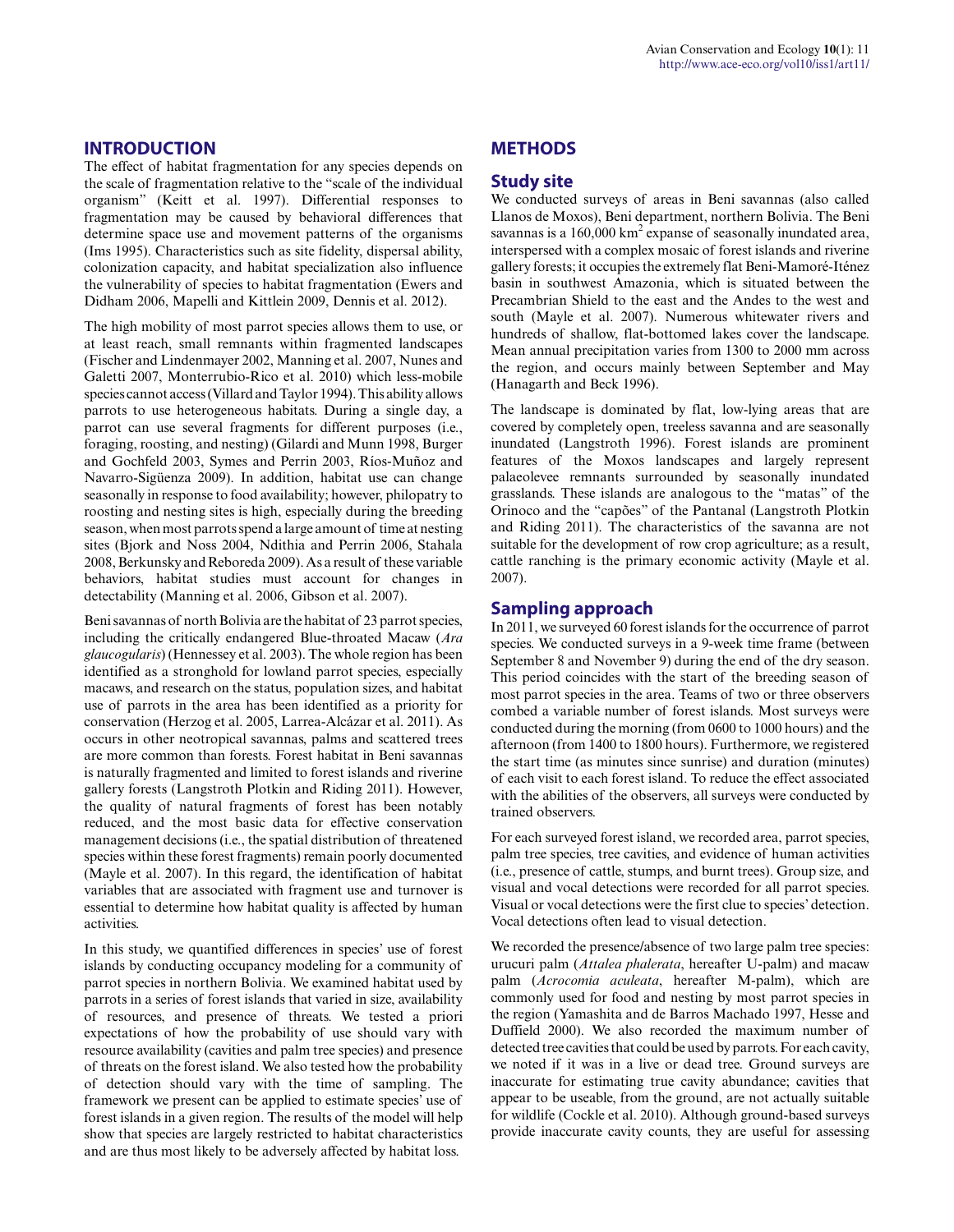relative rather than true cavity abundance, which is valuable in selecting habitat trees for retention in production forests (Koch 2008).

We identified four main habitat threats on forest islands: cattle, selective logging, fire, and deforestation. Signs used to identify habitat threats included burnt trees, cut stumps, and cattle feces and tracks. The dominant economic activity in the region is cattle ranching (Mayle et al. 2007). It has a direct impact on forest recruitment due to browsing of saplings (Scariot et al. 2008), and represents an indirect threat because it is associated with people living and working in the field. People burn the savanna to produce grazing land, and fires usually destroy trees on islands, which reduces the availability of food and cavities. Ranchers also extract wood from forest fragments for fences and pens (Langstroth 1996). This kind of selective logging is a high-impact threat because it reduces key sources of food and high-quality nesting sites.

## **Analysis**

Large palm trees are assumed to be a key resource for macaw and parrot species (Yamashita and de Barros Machado 1997); thus, we included the presence of the two common large palms urucuri and macaw palms—as covariates in the models. We included the presence of selective logging and fire as covariates of habitat threats. Cattle and deforestation were excluded from the analysis because they showed a small variation.

If cavity density on the forest island were constant, then the number of detected cavities per time unit would be constant, and the total number of cavities would be determined by the size of the forest island. However, we failed to detect evidence supporting this assumption: we did not observe this constant relationship (Fig. 1). Since the size of the island did not reflect the availability of cavities, we used the number of detected cavities on the island as the nesting resource availability variable. We assumed that detection errors in this covariate were not biased estimates.

Occupancy (ψ) was defined as the proportion of sites occupied, and detection probability (*p*) was the probability that a species would be detected within a sample area, given that it was present within that sample area. Our estimates of detection probability were conditional on both the presence of a species and the availability of that species during the count period (Bailey et al. 2013). We used the package unmarked in R (Fiske and Chandler 2011) to analyze our occupancy data, which allowed us to compare models using Akaike's information criterion (AIC) (Burnham and Anderson 2002). This information–theoretic approach allowed us to assess the influence of covariates on occupancy and detection probability by examining the evidence from a set of competing models (Burnham and Anderson 2002). Although access problems and time constraints prevented us from completing three visits to 46 of the 60 forest islands, missing observations are acceptable and accommodated in single-season models (MacKenzie and Bailey 2004).

Although we used a traditional single-season occupancy model, in our case, the closure assumption was not met (i.e., sites are closed to changes in occupancy). Parrots move between forest islands in the area they are occupying (I. Berkunsky, *personal observation*). If parrot species randomly moved in and out of a sampling unit (i.e., a forest island), the occupancy estimator should be interpreted as the proportion of forest islands "used" by the target parrot species (MacKenzie et al. 2005, Bailey et al. 2013). The probability of detecting a parrot species on a forest island in a given survey is defined as the product of the probability that the species uses the forest island during the season, and the probability of detecting the species during the survey, given that it was physically present on the forest island.

**Fig. 1**. Number of detected cavities per time and size of surveyed forest islands in northern Bolivia.



We developed a model set based on a priori hypotheses that use of forest islands by parrot species may be affected by resource availability (area of the island, number of cavities, and presence of large palms) and presence of threats (logging and fire) (Table 1). We considered only models with two to six parameters (including the intercept and probability of detection) to avoid the occurrence of spurious results by maintaining an approximate ratio of data to parameters  $> 10$  ( $n = 60$  sites; maximum number of parameters  $= n/10$ ) (Burnham and Anderson 2002). We first fitted the data to a baseline model in which "use" was constant across all islands and did not vary with any island-specific covariates [denoted as  $\psi$  (.)]. We hypothesized that the probability of use would be higher on (a) large islands, and (b) islands with more resources (cavities and palm species). We also hypothesized that habitat threats would affect the use of forest islands. Finally, we modeled the covariates of use in various combinations, totaling 56 different models for each species.

The detection probability  $(p)$  may differ by the period of time that an individual is physically present on an island. Therefore, we modeled detection relative to start time, and hypothesized that surveys late in the day would have lower probability of detection. To examine this effect, we ran the 56 models but allowed *p* to vary with start time.

To identify which covariates in our models were good predictors of use of forest islands, we assessed the strength of evidence from our model-selection results and from modeled estimates of covariates effects. First, we examined whether the best models in the set were better than constant-occupancy models [i.e.,  $\psi(.)$  ...].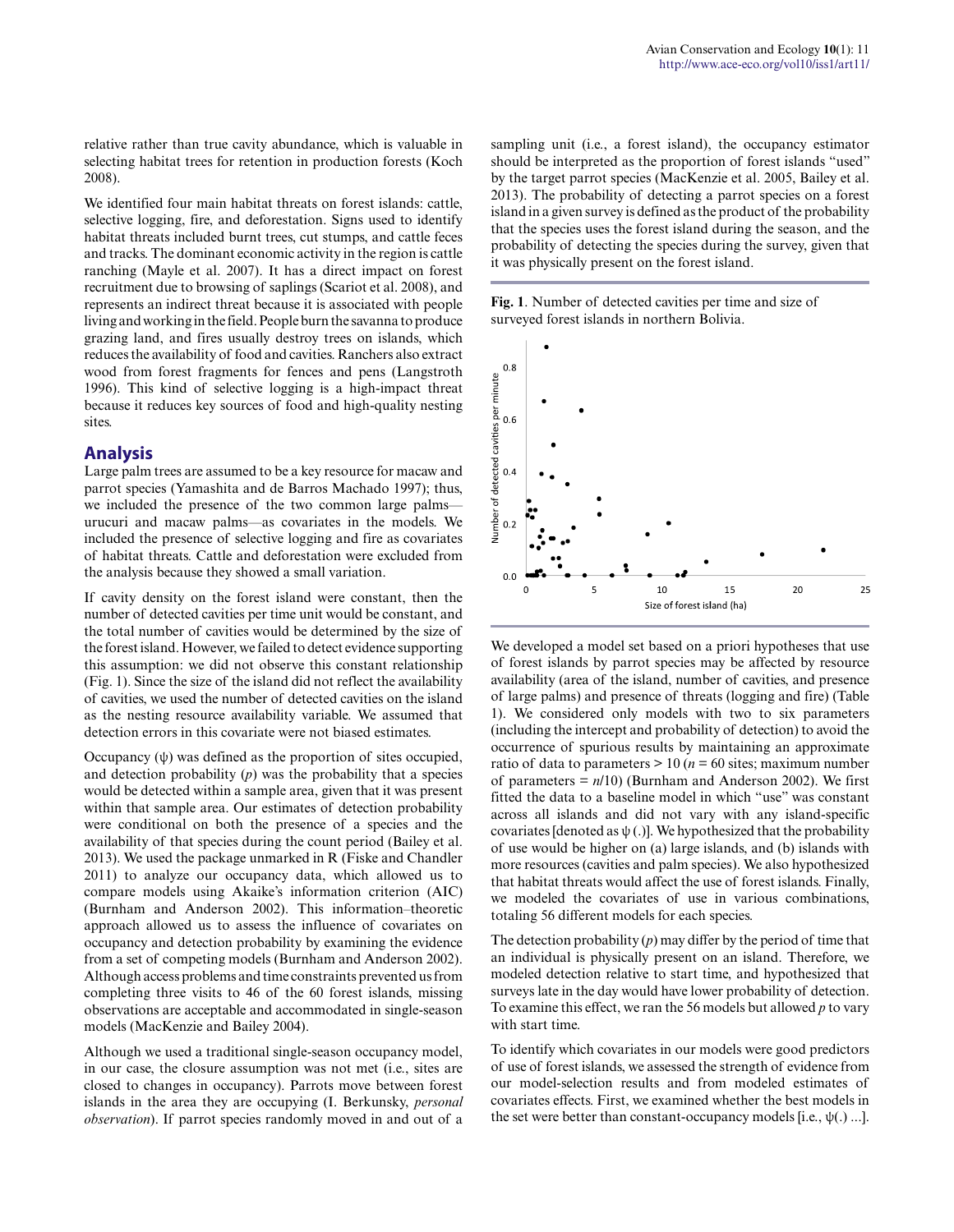|           | Variable   | Description                                       | <b>Hypothesis</b>          |
|-----------|------------|---------------------------------------------------|----------------------------|
| Resources | Area       | Estimated size of forest island (ha)              | Habitat availability $(+)$ |
|           | Cavities   | Number of detected cavities                       | Nesting habitat $(+)$      |
|           | U-palm     | Presence of urucuri palm (Atthalea phalerata)     | Foraging and nesting $(+)$ |
|           | M-palm     | Presence of macaw palm (Acrocomia aculeata)       | Foraging and nesting $(+)$ |
| Threats   | Logging    | Evidence of selective logging                     | Habitat quality (-)        |
|           | Fire       | Evidence of fire activity                         | Habitat quality (-)        |
| Sampling  | Start time | Time of the day of sampling (hours since sunrise) | Parrot's activity (-)      |

**Table 1**. Variables and hypothesis proposed in the modeling of use of 60 forest islands of Beni savannas, Bolivia by 12 parrot species.

Next, we identified which covariates were consistently included in the set of R best models (i.e., models that were within two AIC units [ΔAIC < 2] of the top-supported model). For covariates, we calculated the estimates of parameters (β) and their standard errors. For determining the overall level of support for each covariate (given the model set), we added the model weights for each of the respective models (Burnham and Anderson 2002). Instead of reporting β estimates from a single best model, we report model-averaged β and their standard errors to account for uncertainty in the model-selection process. Model-averaged estimates are a weighted average of all the estimates of a particular covariate across the R best models containing that covariate, weighted by each model's Akaike weight (Burnham and Anderson 2002). We considered estimates whose interval (model-averaged estimates ± SE) did not overlap zero to provide strong evidence of a covariate's effect. Covariates whose intervals were nearly centered on zero provided little evidence of such an effect.

## **RESULTS**

#### **Detection**

We detected 12 parrot species on 60 surveyed forest islands. Median global group size was two individuals. In all species, most individuals were detected vocally  $(89.2 \pm 0.1\%)$  (Table 2). Median sampling effort was 7.6 min/ha (mean =  $11.8$ , SE = 1.2). Most sampling efforts (95%) were less than 33.3 min/ha.

All top-ranked models for White-eyed Parakeet and Peachfronted Parakeet, and some top-ranked models for another nine species, included start time as a covariate for detection (Table 3). Model-averaged estimates indicated that increasing delays in start time had a negative effect on the probability of detecting eight parrot species (Table 4).

#### **Use**

The size of forest islands ranged from 0.10 to 89.5 ha (mean  $=$ 7.7,  $SE = 2.02$ ). Most forest islands (90%) were less than 14 ha (Fig. 2).

We detected cavities on two-thirds (41 of 60) of the forest islands. Most cavities (43%) were in U-palm. All cavities in U-palm and caranday wax palm (*Copernicia alba*), and most cavities (80%) in M-palm, were in dead trees. An opposite relationship was observed in hardwood trees, where only 10% of cavities were in dead trees. We observed the joint presence of the three species of palm tree on one-third of the forest islands (21 of 60).

**Table 2**. Group size and percentage of vocal detections for 12 parrot species in Beni savannas, northern Bolivia.

| Species                       | Detected group | Vocal detections |
|-------------------------------|----------------|------------------|
|                               | size           | percentage       |
|                               | $min-max$      | (n)              |
|                               | (median)       |                  |
| <b>Blue-throated Macaw</b>    | $1 - 10(2)$    | 89% (27)         |
| (Ara glaucogularis)           |                |                  |
| Blue-and-yellow Macaw         | $1-18(2)$      | 77% (93)         |
| (Ara ararauna)                |                |                  |
| Red-and-green Macaw           | $1-2(2)$       | $93\%$ (14)      |
| (Ara chloropterus)            |                |                  |
| <b>Chestnut-fronted Macaw</b> | $1-9(2)$       | $85\%$ (59)      |
| (Ara severus)                 |                |                  |
| <b>Yellow-collared Macaw</b>  | $1-4(2)$       | $86\% (21)$      |
| (Primolius auricollis)        |                |                  |
| Turquoise-fronted Amazon      | $1-14(2)$      | $90\% (71)$      |
| (Amazona aestiva)             |                |                  |
| Scaly-headed Parrot           | $1-4(2)$       | $63\%$ (8)       |
| (Pionus maximiliani)          |                |                  |
| White-eyed Parakeet           | $1-42(4)$      | $82\%$ (45)      |
| (Psittacara leucophtalmus)    |                |                  |
| Peach-fronted Parakeet        | $1 - 23(2)$    | $93\%$ (41)      |
| (Eupsittula aurea)            |                |                  |
| Dusky-headed Parakeet         | $1 - 10(2)$    | 75% (59)         |
| (Aratinga wedellii)           |                |                  |
| Yellow-chevroned Parakeet     | $1 - 300(3)$   | 89% (74)         |
| (Brotogeris chiriri)          |                |                  |
| <b>Blue-winged Parrotlet</b>  | $1 - 30(2)$    | $75\%$ (8)       |
| (Forpus xanthopterygius)      |                |                  |



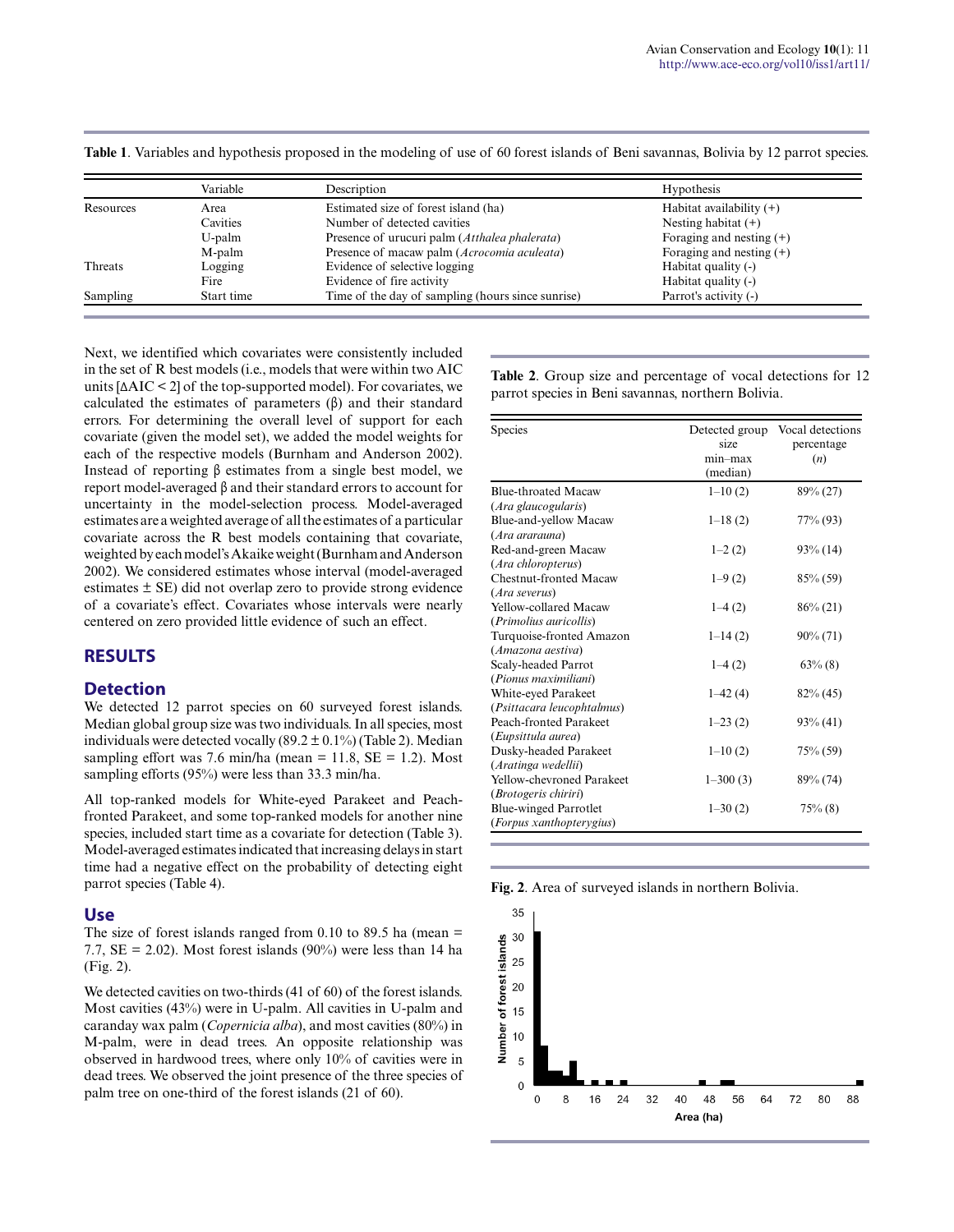| Species                       | Model                                                                              | $\triangle AIC$ | $W_i$        | $-2log$<br>Likelihood |
|-------------------------------|------------------------------------------------------------------------------------|-----------------|--------------|-----------------------|
| <b>Blue-throated Macaw</b>    | $\Psi$ (cavities + M-palm) p(.)                                                    | 0.00            | 0.20         | 65.69                 |
|                               | $\Psi$ (cavities + M-palm + fire) p(.)                                             | 0.12            | 0.19         | 63.81                 |
|                               | $\Psi$ (cavities + fire) p(.)                                                      | 0.56            | 0.15         | 66.25                 |
|                               | $\Psi$ (cavities) $p(.)$                                                           | 0.89            | 0.13         | 68.57                 |
|                               | $\Psi$ (area + cavities + M-palm) p (.)                                            | 1.72            | 0.09         | 65.41                 |
|                               | $\Psi$ (cavities + M-palm) p (time)                                                | 1.73            | 0.09         | 65.42                 |
|                               | $\Psi$ (cavities + M-palm + fire) p (time)                                         | 1.90            | 0.08         | 63.58                 |
|                               | $\Psi$ (cavities + M-palm + logging) p(.)                                          | 1.96            | 0.08         | 63.65                 |
| Blue-and-yellow Macaw         | $\Psi$ (cavities + logging) p(.)                                                   | 0.00            | 0.34         | 101.11                |
|                               | $\Psi$ (cavities + logging + fire) p(.)                                            | 0.93            | 0.22         | 100.04                |
|                               | $\Psi$ (area + cavities + logging) p(.)                                            | 1.29            | 0.18         | 100.39                |
|                               | $\Psi$ (cavities + logging) p (time)                                               | 1.91            | 0.13         | 101.02                |
|                               | $\Psi$ (cavities + M-palm + logging) p(.)                                          | 1.94            | 0.13         | 101.05                |
| Red-and-green Macaw           | $\Psi$ (area + cavities + M-palm + logging) p (.)                                  | 0.00            | 0.30         | 36.47                 |
|                               | $\Psi$ (area + cavities + M-palm) p (.)                                            | 0.04            | 0.29         | 38.51                 |
|                               | $\Psi$ (area + cavities + M-palm) p (time)                                         | 1.07            | 0.17         | 37.54                 |
|                               | $\Psi$ (area + cavities + M-palm + logging) p (time)                               | 1.76            | 0.12         | 36.23                 |
|                               | $\Psi$ (area + cavities + M-palm + fire) p (.)                                     | 1.96            | 0.11         | 38.44                 |
| <b>Chestnut-fronted Macaw</b> | $\Psi$ (cavities + M-palm) p(.)                                                    | 0.00            | 0.30         | 97.41                 |
|                               | $\Psi$ (cavities) $p(.)$                                                           | 0.75            | 0.27         | 99.65                 |
|                               | $\Psi$ (cavities + M-palm + fire) p(.)                                             | 1.09            | 0.23         | 95.98                 |
|                               | $\Psi$ (cavities + M-palm + logging) p(.)                                          | 1.31            | 0.20         | 96.21                 |
| Yellow-collared Macaw         | $\Psi$ (area + logging + fire) p(.)                                                | 0.00            | 0.37         | 89.24                 |
|                               | $\Psi$ (cavities) $p(.)$                                                           | 0.23            | 0.33         | 93.47                 |
|                               | $\Psi(.)$ p(.)                                                                     | 0.49            | 0.29         | 95.73                 |
|                               | $\Psi$ (area + fire) p (.)                                                         | 0.78            | 0.02         | 92.03                 |
|                               | $\Psi$ (area + logging + fire) p (time)                                            | 1.76            | 0.01         | 89.00                 |
|                               | $\Psi$ (area + M-palm + logging + fire) p (.)                                      | 1.79            | 0.01         | 89.04                 |
| Turquoise-fronted Amazon      | $\Psi$ (cavities + fire) p(.)                                                      | 0.00            | 0.13         | 113.93                |
|                               | $\Psi$ (cavities + M-palm + fire) p(.)                                             | 0.09            | 0.12         | 112.02                |
|                               | $\Psi$ (area + cavities + M-palm + fire) p (.)                                     | 0.36<br>0.64    | 0.11<br>0.09 | 110.29                |
|                               | $\Psi$ (cavities + M-palm + fire) p (time)<br>$\Psi$ (area + cavities + fire) p(.) | 0.74            | 0.09         | 110.58<br>112.67      |
|                               | $\Psi$ (cavities + fire) p (time)                                                  | 0.83            | 0.08         | 112.76                |
|                               | $\Psi$ (cavities + logging + fire) p(.)                                            | 1.26            | 0.07         | 113.19                |
|                               | $\Psi$ (area + cavities + logging + fire) p (time)                                 | 1.38            | 0.06         | 109.31                |
|                               | $\Psi$ (area + cavities + logging + fire) p (.)                                    | 1.40            | 0.06         | 111.34                |
|                               | $\Psi$ (cavities + M-palm + logging + fire) p(.)                                   | 1.81            | 0.05         | 111.74                |
|                               | $\Psi$ (cavities + U-palm + M-palm + fire) p (.)                                   | 1.99            | 0.05         | 111.92                |
|                               | $\Psi$ (area + cavities + fire) p (time)                                           | 2.00            | 0.05         | 111.93                |
|                               | $\Psi$ (cavities + U-palm + fire) p(.)                                             | 2.00            | 0.05         | 113.93                |
| Scaly-headed Parrot           | $\Psi$ (cavities) $p(.)$                                                           | 0.00            | 0.19         | 48.83                 |
|                               | $\Psi$ (cavities + logging) p(.)                                                   | 0.08            | 0.18         | 46.91                 |
|                               | $\Psi$ (cavities + M-palm + logging) p(.)                                          | 1.18            | 0.10         | 46.01                 |
|                               | $\Psi$ (cavities) p (time)                                                         | 1.21            | 0.10         | 48.05                 |
|                               | $\Psi$ (cavities + logging) p (time)                                               | 1.35            | 0.10         | 46.18                 |
|                               | $\Psi$ (cavities + fire) p(.)                                                      | 1.39            | 0.09         | 48.22                 |
|                               | $\Psi$ (cavities + M-palm) p(.)                                                    | 1.59            | 0.08         | 48.42                 |
|                               | $\Psi$ (cavities + logging + fire) p(.)                                            | 1.67            | 0.08         | 46.50                 |
|                               | $\Psi$ (area + cavities) p(.)                                                      | 1.99            | 0.07         | 48.83                 |
| White-eyed Parakeet           | $\Psi$ (area + cavities + logging) p (time)                                        | 0.00            | 0.64         | 79.19                 |
|                               | $\Psi$ (area + cavities) p (time)                                                  | 1.16            | 0.36         | 82.35                 |
| Peach-fronted Parakeet        | $\Psi$ (area + fire) p (time)                                                      | 0.00            | 0.55         | 115.67                |
|                               | $\Psi$ (area + cavities + fire) p (time)                                           | 0.78            | 0.25         | 115.22                |
|                               | $\Psi$ (area + logging + fire) p (time)                                            | 1.27            | 0.20         | 115.66                |
| Dusky-headed Parakeet         | $\Psi(.)$ p(.)                                                                     | 0.00            | 0.04         | 96.52                 |
|                               | $\Psi$ (fire) $p(.)$                                                               | 0.29            | 0.03         | 94.81                 |
|                               | $\Psi$ (cavities) $p(.)$                                                           | 0.30            | 0.03         | 94.82                 |
|                               | $\Psi$ (cavities + fire) $p(.)$                                                    | 0.73            | 0.02         | 93.25                 |

**Table 3**. Top performing site occupancy models (ΔAIC < 2) of 12 parrot species within forest islands of Beni savannas, northern Bolivia.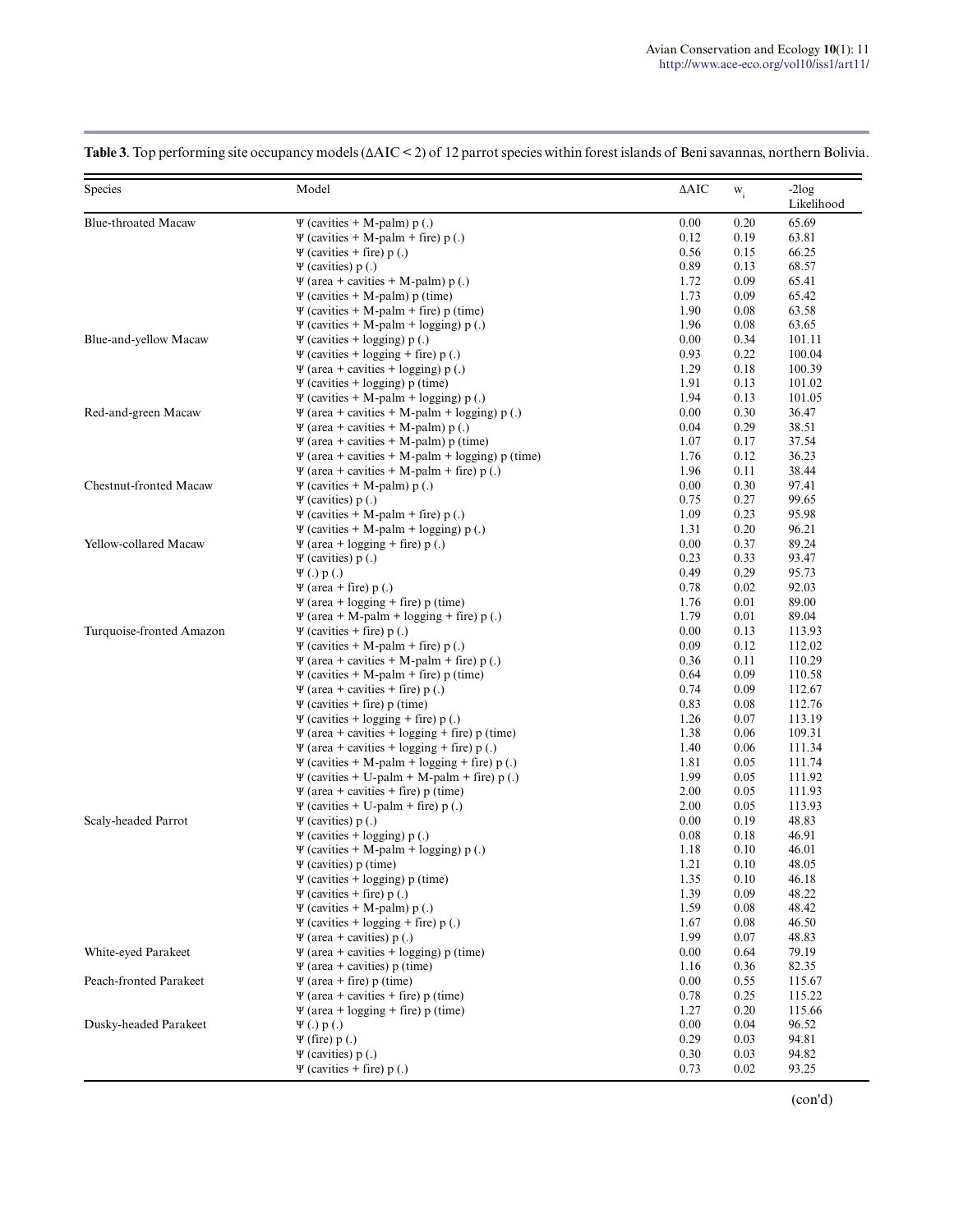|                              | $\Psi$ (M-palm) $p(.)$                  | 1.37 | 0.02 | 95.89  |
|------------------------------|-----------------------------------------|------|------|--------|
|                              | $\Psi$ (area) $p(.)$                    | 1.74 | 0.01 | 96.26  |
|                              | $\Psi$ (logging) $p(.)$                 | 1.77 | 0.01 | 96.29  |
|                              | $\Psi$ (area + fire) p (.)              | 1.80 | 0.01 | 94.32  |
|                              | $\Psi(.)$ p (time)                      | 1.88 | 0.01 | 96.40  |
|                              | $\Psi$ (cavities + M-palm) p(.)         | 1.93 | 0.01 | 94.45  |
| Yellow-chevroned Parakeet    | $\Psi$ (area + cavities) p (.)          | 0.00 | 0.34 | 125.02 |
|                              | $\Psi$ (area + cavities + logging) p(.) | 1.57 | 0.15 | 124.59 |
|                              | $\Psi$ (area + cavities + fire) p (.)   | 1.88 | 0.13 | 124.90 |
|                              | $\Psi$ (area + cavities) p (time)       | 1.90 | 0.13 | 124.92 |
|                              | $\Psi$ (area + cavities + M-palm) p (.) | 1.96 | 0.13 | 124.99 |
|                              | $\Psi$ (area + cavities + U-palm) p (.) | 1.97 | 0.13 | 124.99 |
| <b>Blue-winged Parrotlet</b> | $\Psi$ (cavities + fire) p(.)           | 0.00 | 0.38 | 64.46  |
|                              | $\Psi$ (area + cavities) p (.)          | 0.28 | 0.33 | 64.75  |
|                              | $\Psi$ (cavities + fire) p (time)       | 1.87 | 0.15 | 64.33  |
|                              | $\Psi$ (area + cavities + fire) p (.)   | 1.88 | 0.15 | 64.34  |

Cattle were the most common threat on forest islands (85%), followed by selective logging (67%) and fire (35%). Deforestation was uncommon on the surveyed islands (3%).

The model-selection analysis for most species indicated that both resources and threats variables explained the use of forest islands by parrots (Tables 3 and 4).

Eight occupancy models for Blue-throated Macaw received strong support. Cavities were included in all top models, and M-palm was included in six of them. Only these two variables were included in the best model. Probability of use of forest islands was positively related to area, cavities, and M-palm, and was negatively related to fire and logging parameters. Parameter estimates for cavities had confidence intervals that did not overlap zero, indicating a consistent positive effect on probability of use (Fig. 3). In the best model, forest islands with M-palm were 1.2 to 4.7 times more likely to be used than islands without M-palm. Confidence intervals for parameter estimates of the rest of covariates overlapped zero, indicating that the direction of the effect was not always positive or negative.

Five occupancy models for Blue-and-yellow Macaw received strong support. U-palm was the only covariate absent in the top model set. Cavities and logging were the covariates in the best model, and they were included in all top models. Probability of use of forest islands was positively related to cavities, M-palm, and logging, and was negatively related to area and fire parameters. Parameter estimates for cavities and logging had confidence intervals that did not overlap zero (Fig 3.).

Five occupancy models for Red-and-green Macaw received strong support. U-palm was the only covariate absent in the top model set. Cavities, area, M-palm, and logging were the covariates in the best model. Also, cavities, area, and M-palm were included in all top models. Probability of use of forest islands was positively related to cavities and logging, and was negatively related to area, M-palm, and fire parameters. All model-averaged estimates had confidence intervals that overlapped zero.

Four occupancy models for Chestnut-fronted Macaw received strong support. Area and U-palm were absent in the top model set. Cavities and M-palm were the covariates in the best model, and cavities were included in all top models. Probability of use of forest islands was positively related to cavities and logging, and was negatively related to M-palm and fire parameters. Parameter estimates for cavities had confidence intervals that did not overlap zero (Fig. 3).

**Fig. 3**. Influence of number of cavities on probability of use for the five parrot species for which cavities had a substantial effect. Probabilities were estimated by using the best model of each parrot species and the following values of covariates: Bluethroated and Chestnut-fronted Macaws in the presence of Mpalm, Turquoise-fronted Amazon in the absence of fire, Blueand-yellow Macaw in the presence of selective logging, and White-eyed Parakeet on an average size island in the presence of logging.

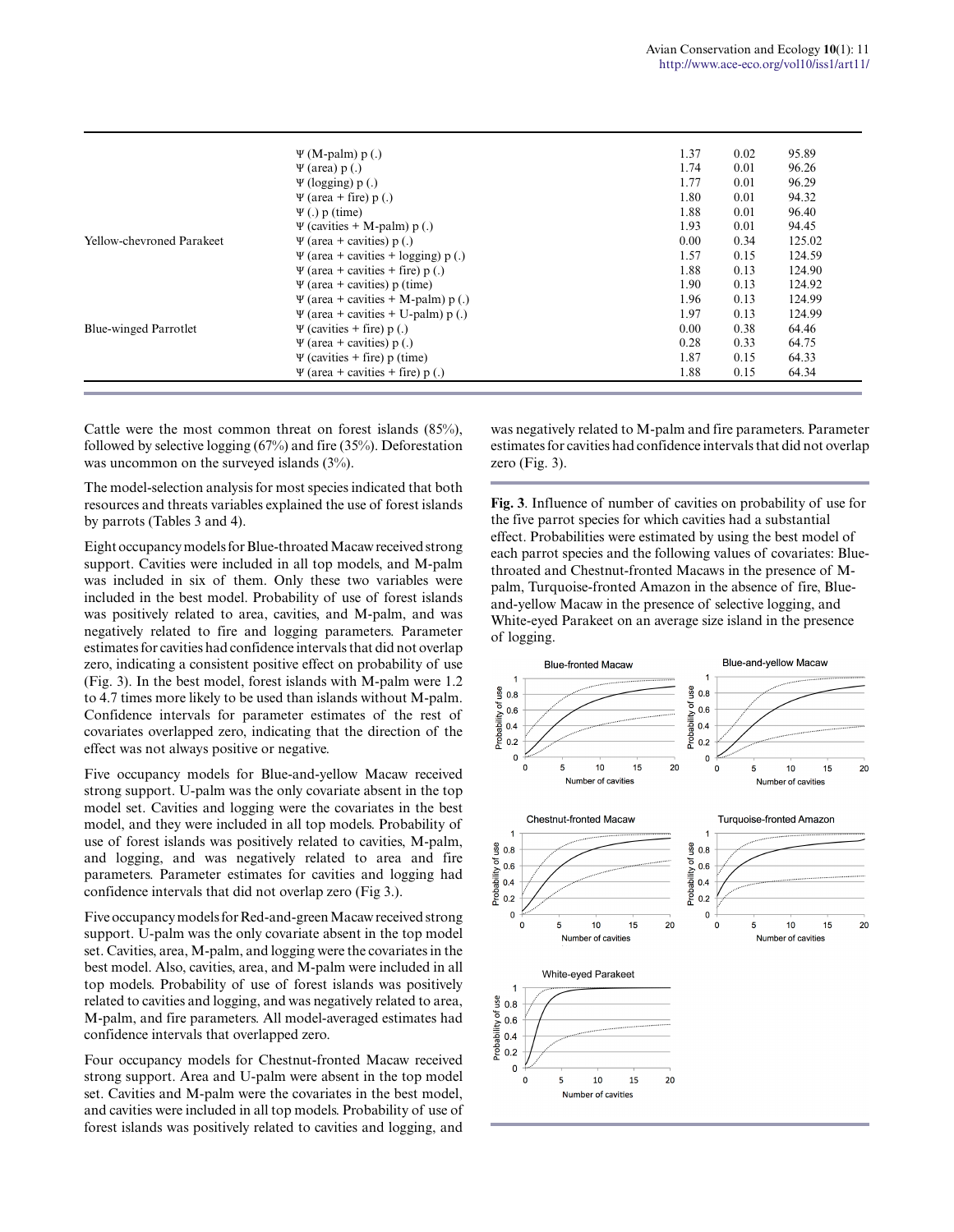| Species                    |                       | Estimate | <b>SE</b> | Lower CI | Upper CI |
|----------------------------|-----------------------|----------|-----------|----------|----------|
| <b>Blue-throated Macaw</b> | $\Psi$ intercept      | $-4.53$  | 1.44      | $-6.90$  | $-2.17$  |
|                            | Area                  | 0.29     | 0.71      | $-0.87$  | 1.46     |
|                            | Cavities <sup>†</sup> | 4.47     | 1.60      | 1.84     | 7.11     |
|                            | M-palm                | 1.57     | 0.99      | $-0.06$  | 3.20     |
|                            | Logging               | $-0.21$  | 1.12      | $-2.06$  | 1.64     |
|                            | Fire                  | $-1.46$  | 1.07      | $-3.22$  | 0.31     |
|                            | $p$ intercept         | 0.98     | 0.52      | 0.13     | 1.84     |
|                            | Time                  | $-0.20$  | 0.39      | $-0.84$  | 0.45     |
| Blue-and-yellow Macaw      | $\Psi$ intercept      | $-4.68$  | 1.79      | $-7.63$  | $-1.74$  |
|                            | Area                  | $-0.76$  | 0.60      | $-1.75$  | 0.23     |
|                            | Cavities <sup>†</sup> | 6.74     | 2.12      | 3.25     | 10.23    |
|                            | M-palm                | 0.26     | 1.10      | $-1.54$  | 2.07     |
|                            | $Logging^{\dagger}$   | 2.60     | 1.43      | 0.24     | 4.95     |
|                            | Fire                  | 1.22     | 1.22      | $-0.79$  | 3.22     |
|                            | $p$ intercept         | 0.79     | 0.32      | 0.27     | 1.32     |
|                            | Time                  | $-0.07$  | 0.25      | $-0.48$  | 0.33     |
| Red-and-green Macaw        | $\Psi$ intercept      | $-7.14$  | 4.77      | $-14.98$ | 0.71     |
|                            | Area                  | $-2.08$  | 1.80      | $-5.04$  | 0.88     |
|                            | Cavities              | 8.96     | 6.52      | $-1.76$  | 19.68    |
|                            | M-palm                | $-3.79$  | 3.13      | $-8.94$  | 1.36     |
|                            | Logging               | 2.78     | 2.39      | $-1.15$  | 6.70     |
|                            | Fire                  | $-0.36$  | 1.36      | $-2.59$  | 1.87     |
|                            | $p$ intercept         | 0.56     | 0.83      | $-0.80$  | 1.92     |
|                            | Time                  | $-0.46$  | 0.54      | $-1.35$  | 0.44     |
| Chestnut-fronted Macaw     | $\Psi$ intercept      | $-2.12$  | 0.86      | $-3.54$  | $-0.70$  |
|                            | Cavities <sup>†</sup> | 4.40     | 1.32      | 2.23     | 6.56     |
|                            | M-palm                | $-1.35$  | 0.88      | $-2.81$  | 0.11     |
|                            | Logging               | 1.05     | 0.98      | $-0.56$  | 2.66     |
|                            | Fire                  | $-1.08$  | 0.93      | $-2.61$  | 0.45     |
|                            | $p$ intercept         | 0.95     | 0.38      | 0.32     | 1.58     |
| Yellow-collared Macaw      | $\Psi$ intercept      | $-1.16$  | 6.59      | $-11.99$ | 9.67     |
|                            | Area                  | 4.07     | 6.01      | $-5.81$  | 13.95    |
|                            | Cavities              | 2.19     | 2.15      | $-1.34$  | 5.72     |
|                            | M-palm                | 0.82     | 1.74      | $-2.05$  | 3.68     |
|                            | Logging               | 6.29     | 11.21     | $-12.14$ | 24.73    |
|                            | Fire                  | 5.26     | 9.29      | $-10.03$ | 20.54    |
|                            | $p$ intercept         | $-1.07$  | 0.64      | $-2.12$  | $-0.02$  |
|                            | Time                  | 0.13     | 0.27      | $-0.31$  | 0.58     |
| Turquoise-fronted Amazon   | $\Psi$ intercept      | $-1.29$  | 0.94      | $-2.84$  | 0.26     |
|                            | Area                  | $-0.56$  | 0.46      | $-1.31$  | 0.19     |
|                            | Cavities <sup>†</sup> | 3.15     | 1.36      | 0.91     | 5.39     |
|                            | U-palm                | 0.24     | 1.54      | $-2.30$  | 2.78     |
|                            | M-palm                | $-1.26$  | 0.95      | $-2.82$  | 0.30     |
|                            | Logging               | $-0.95$  | 1.22      | $-2.96$  | 1.05     |
|                            | Fire <sup>1</sup>     | 2.15     | 1.13      | 0.30     | 4.01     |
|                            | $p$ intercept         | 0.70     | 0.33      | 0.16     | 1.24     |
|                            | Time                  | $-0.30$  | 0.28      | $-0.76$  | $0.16\,$ |
| Scaly-headed Parrot        | $\Psi$ intercept      | $-3.68$  | 1.67      | $-6.42$  | $-0.93$  |
|                            | Area                  | 0.01     | 0.41      | $-0.67$  | 0.69     |
|                            | Cavities              | 4.33     | 2.77      | $-0.22$  | 8.89     |
|                            | M-palm                | 1.27     | 1.46      | $-1.14$  | 3.68     |
|                            | Logging               | $-2.59$  | 2.30      | $-6.37$  | 1.19     |
|                            | Fire                  | 0.95     | 1.44      | $-1.42$  | 3.32     |
|                            | $p$ intercept         | $-0.39$  | 0.83      | $-1.76$  | 0.98     |
|                            | Time                  | $-0.41$  | 0.49      | $-1.22$  | 0.40     |
| White-eyed Parakeet        | $\Psi$ intercept      | $-0.76$  | 2.21      | $-4.39$  | 2.88     |
|                            | Area                  | 5.07     | 3.57      | $-0.80$  | 10.94    |
|                            | Cavities $^{\dagger}$ | 6.63     | 3.28      | 1.23     | 12.04    |
|                            | Logging               | $-3.45$  | 2.75      | $-7.97$  | 1.07     |

**Table 4**. Model-averaged parameter estimates, standard error (SE), and 90% confidence intervals (CI) of top-ranked models (ΔAIC < 2) for 12 parrot species within forest islands of Beni savannas, northern Bolivia. Estimates and standard error are on the logit scale.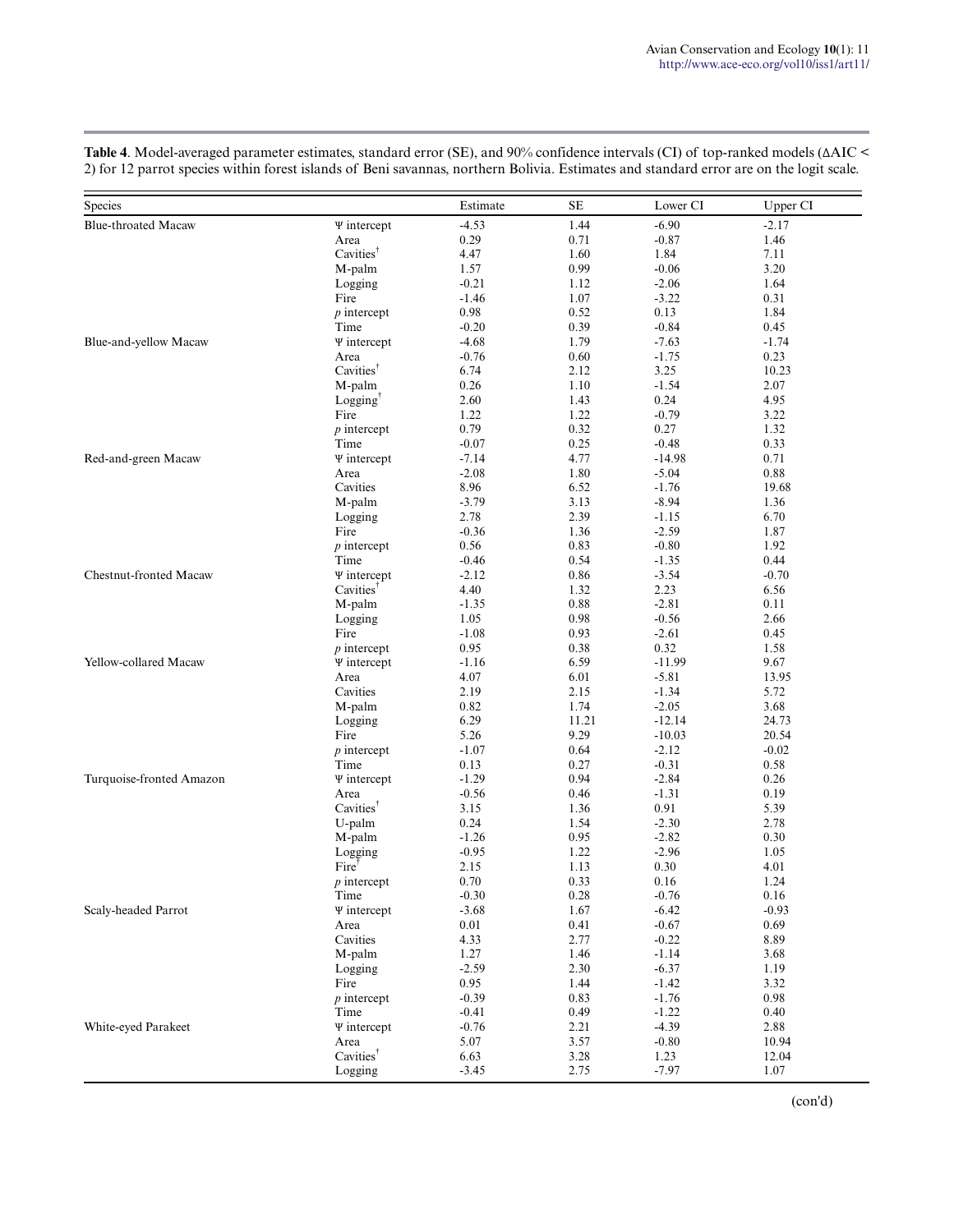|                              | $p$ intercept    | $-0.37$ | 0.36 | $-0.95$ | 0.22    |
|------------------------------|------------------|---------|------|---------|---------|
|                              | $Time^{\dagger}$ | $-0.60$ | 0.36 | $-1.19$ | $-0.01$ |
| Peach-fronted Parakeet       | Ψ intercept      | 0.10    | 0.77 | $-1.16$ | 1.36    |
|                              | Area             | 1.27    | 1.04 | $-0.45$ | 2.98    |
|                              | Cavities         | 0.87    | 1.30 | $-1.28$ | 3.01    |
|                              | Logging          | $-0.07$ | 1.20 | $-2.04$ | 1.90    |
|                              | Fire             | 2.32    | 1.86 | $-0.74$ | 5.37    |
|                              | $p$ intercept    | $-0.01$ | 0.35 | $-0.59$ | 0.57    |
|                              | $Time^{\dagger}$ | $-0.58$ | 0.31 | $-1.08$ | $-0.08$ |
| Dusky-headed Parakeet        | $\Psi$ intercept | 0.51    | 1.91 | $-2.64$ | 3.66    |
|                              | Area             | $-0.28$ | 0.47 | $-1.04$ | 0.49    |
|                              | Cavities         | $-1.73$ | 2.27 | $-5.47$ | 2.00    |
|                              | M-palm           | 0.72    | 0.98 | $-0.89$ | 2.34    |
|                              | Logging          | 0.52    | 1.07 | $-1.24$ | 2.29    |
|                              | Fire             | $-1.45$ | 1.56 | $-4.02$ | 1.13    |
|                              | $p$ intercept    | $-0.76$ | 0.55 | $-1.65$ | 0.14    |
|                              | Time             | $-0.11$ | 0.33 | $-0.65$ | 0.42    |
| Yellow-chevroned Parakeet    | $\Psi$ intercept | 2.30    | 2.96 | $-2.56$ | 7.16    |
|                              | Area             | 7.26    | 6.53 | $-3.49$ | 18.00   |
|                              | Cavities         | 2.03    | 1.52 | $-0.47$ | 4.52    |
|                              | U-palm           | $-0.31$ | 1.82 | $-3.31$ | 2.68    |
|                              | M-palm           | $-0.21$ | 1.10 | $-2.02$ | 1.60    |
|                              | Logging          | 0.72    | 1.14 | $-1.16$ | 2.60    |
|                              | Fire             | $-0.43$ | 1.26 | $-2.49$ | 1.64    |
|                              | $p$ intercept    | 0.09    | 0.30 | $-0.40$ | 0.59    |
|                              | Time             | 0.08    | 0.25 | $-0.33$ | 0.49    |
| <b>Blue-winged Parrotlet</b> | Ψ intercept      | 0.09    | 2.18 | $-3.50$ | 3.69    |
|                              | Area             | 1.17    | 3.92 | $-5.27$ | 7.61    |
|                              | Cavities         | 1.57    | 2.38 | $-2.34$ | 5.49    |
|                              | Fire             | $-1.55$ | 1.84 | $-4.57$ | 1.48    |
|                              | $p$ intercept    | $-1.69$ | 0.68 | $-2.80$ | $-0.58$ |
|                              | Time             | 0.12    | 0.34 | $-0.43$ | 0.68    |

Six occupancy models (including the null model) for Yellowcollared Macaw received strong support. Area, logging, and fire were the covariates in the best model. Nerveless, the best model was only 0.5 AIC units higher than the null model. Modelaveraged estimates had confidence intervals that overlapped zero.

Thirteen occupancy models for Turquoise-fronted Amazon received strong support. All covariates were included in the top model set. Cavities and fire were the covariates in the best model, and both covariates were included in all top models. Probability of use of forest islands was positively related to cavities, U-palm, and fire, and was negatively related to area, M-palm, and logging parameters. Parameter estimates for cavities and fire had confidence intervals that did not overlap zero (Fig. 3).

Nine occupancy models for Scaly-headed Parrot received strong support. U-palm was absent in the top model set. Cavities was the only covariate in the best model, and it was included in all top models. Probability of use of forest islands was positively related to area, cavities, M-palm, and fire, and was negatively related to logging parameters. All model-averaged estimates had confidence intervals that overlapped zero.

Two occupancy models for White-eyed Parakeet received strong support. Area, cavities, and logging were the covariates in the best model. Probability of use of forest islands was positively related to area and cavities, and was negatively related to logging parameters. Parameter estimates for cavities had confidence intervals that did not overlap zero (Fig. 3).

Three occupancy models for Peach-fronted Parakeet received strong support. Area and fire were the covariates in the best model, and area was included in all top models. Probability of use of forest islands was positively related to area, cavities, and fire, and was negatively related to logging parameters. All model-averaged estimates had confidence intervals that overlapped zero.

Ten occupancy models for Dusky-headed Parakeet, including the null model, received strong support. The null model was the best one. Model-averaged estimates had confidence intervals that overlapped zero.

Six occupancy models for Yellow-chevroned Parakeet received strong support. Area and cavities were the covariates in the best model, and both covariates were included in all top models. Probability of use of forest islands was positively related to area, cavities, and logging, and was negatively related to U-palm, Mpalm, and fire parameters. All model-averaged estimates had confidence intervals that overlapped zero.

Four occupancy models for Blue-winged Parrotlet received strong support. Cavities and fire were the covariates in the best model, and cavities were included in all top models. Probability of use of forest islands was positively related to area and cavities, and was negatively related to fire parameters. All model-averaged estimates had confidence intervals that overlapped zero.

Table 5 summarizes the relationships between our hypotheses and the model-averaged estimates for the 12 species. The number of cavities and use of forest islands were positively associated in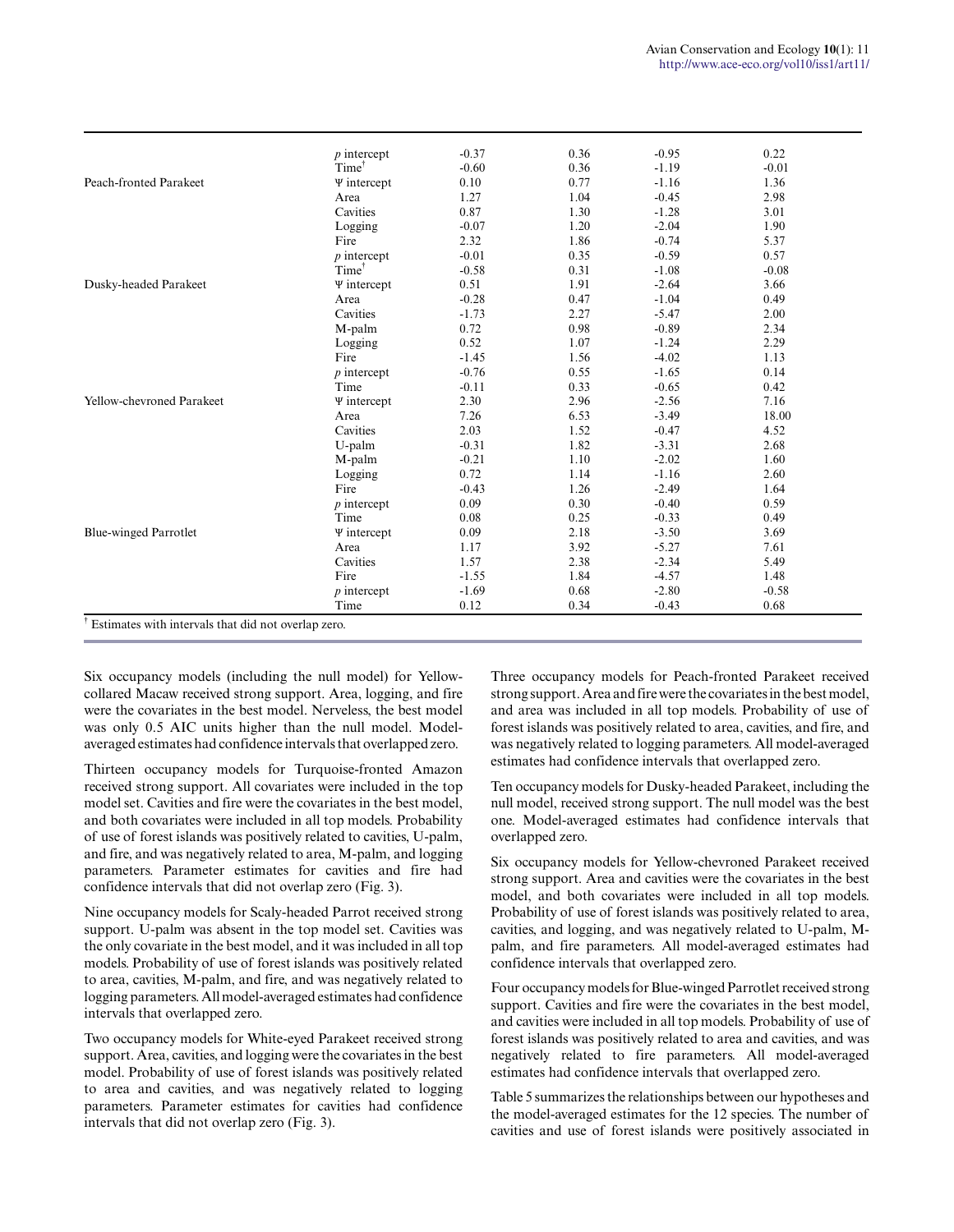almost all species. Moreover, the model-averaged estimate for cavities did not overlap zero, providing strong evidence of a positive effect of cavities on the probability of use for five parrot species (Table 4, Fig. 3). The presence of U-palm was not associated with use of forest islands by 10 parrot species.

**Table 5**. Summary of relationships between hypotheses and the model-averaged estimates for 12 parrot species on 60 forest islands of Beni savannas, Bolivia. The number of species for which intervals of estimates did not overlap zero is shown in parentheses.

| Variable-Hypothesis                 | Relationship |      |                                |  |  |
|-------------------------------------|--------------|------|--------------------------------|--|--|
|                                     |              |      | Expected Unexpected Unobserved |  |  |
| Resources                           |              |      |                                |  |  |
| Area - Habitat availability $(+)$   |              |      |                                |  |  |
| Cavities - Nesting habitat $(+)$    | 11(5)        |      |                                |  |  |
| U-palm - Foraging and nesting $(+)$ |              |      | 10                             |  |  |
| M-palm - Foraging and nesting $(+)$ | 5            |      | 3                              |  |  |
| <b>Threats</b>                      |              |      |                                |  |  |
| Logging - Habitat quality (-)       | 5            | 6(1) |                                |  |  |
| Fire - Habitat quality (-)          | h            | 5(1) |                                |  |  |
| Sampling                            |              |      |                                |  |  |
| Start time - Parrot's activity (-)  | 8 (2)        | 3    |                                |  |  |

#### **DISCUSSION**

Forest islands are the habitat of a great number of parrot species of Beni savannas, including the critically endangered Bluethroated Macaw. Forest islands showed variation in size, availability of resources (i.e., presence of palm species and number of cavities), and presence of threats. This heterogeneity in habitat quality explained the use of forest islands by parrot species.

In our study area, the parrot community is comprised of 12 species. We detected most species characteristic of Beni savannas, but failed to detect 11 other species reported in this habitat (Hennessey et al. 2003, Maillard et al. 2008). Some of these species are only occasional visitors to savannas (e.g., *Ara macao, Pionites leucogaster, Pionopsitta barrabandi, Pionus menstruus, Amazona amazonica, Amazona farinosa*), and are regionally scarce (e.g., *Diopsittaca nobilis*, *Aliopsitta xanthops*) or usually occur in wide gallery forests along large rivers (e.g., *Brotogeris cyanoptera*).

## **Detection**

As in other parrot studies, most detections were vocal (90%), and the median group size was two individuals for each species (Casagrande and Beissinger 1997, Lee and Marsden 2012). Parrot detection was high at sunrise and decreased throughout the day. Most species confirmed our hypothesis by showing a negative effect of survey start time on the probability of detection. Only three species (i.e., Yellow-collared Macaw, Yellow-chevroned Parakeet, Blue-winged Parrotlet) showed a positive relationship between survey start time and probability of detection. This could be a consequence of constant activity during the day, a common behavior of small parrots, such as parakeets and parrotlets (Gilardi and Munn 1998).

#### **Use**

Forest islands sustain key food and nesting resources for a large number of parrot species. Large palms, urucuri and macaw palms, provide food and cavities for many parrot species, especially large macaws (Yamashita and de Barros Machado 1997). Both palm species were present jointly in at least half of the surveyed islands. The number of cavities was highly variable and unrelated to the area of the forest island. We detected cavities in both hardwood and palm tree species. An important consideration is the time that a cavity is available for use. Cavities in live trees tend to be more durable, and they are common in hardwood trees (Cockle et al. 2012). Cavities in palm trees were almost exclusively in dead trees. In humid forests, snags frequently undergo a rapid decay; thus, cavities are available for nesting during a short period of time, usually a couple of years (Cornelius et al. 2008).

The presence of threats on islands was variable, but most forest islands were exposed to cattle ranching. We found recent evidence of fire activity on at least one-third of forest islands. This is alarming given the impact that this threat has on the habitat of the islands (Skarpe 1992). Moreover, the growing vegetation tends to mask evidence of the oldest fires, which makes their detection more difficult (Soares 1990). Therefore, the number of forest islands affected by fires could have been underestimated. We detected selective logging on two-thirds of the forest islands. This is another concern because this threat creates a high impact by reducing key sources of food and cavities. Fortunately, another high-impact threat, deforestation for agriculture, was very rare.

For only two species (Yellow-collared Macaw and Dusky-headed Parakeet), the constant use model was included in the set of top models. For the other species, at least one model received substantially more support (i.e.,  $\Delta AIC > 2$ ) than the constant model.

The number of cavities present affected the use of forest islands by parrots. For 11 of 12 species, the number of cavities was positively associated with the probability of use. This relationship was especially strong for Blue-throated Macaw, Blue-and-yellow Macaw, Chestnut-fronted Macaw, Turquoise-fronted Amazon, and White-eyed Parakeet. For these species, islands with more than five cavities showed probabilities of use greater than 0.5; this value increased up to 0.9 on islands that had more than 15 cavities (Fig. 3). Only the Dusky-headed Parakeet showed a negative relationship between cavities on the island and use. In the study area, Dusky-headed Parakeet uses cavities in caranday wax palm for nesting; this palm is more common in open woodlands outside the forest islands (I. Berkunsky, *personal observation*). Therefore, the number of cavities would be a key factor associated with the use of forest islands by at least large- and medium-sized parrot species.

Our hypothesis about a positive relationship between forest island size and use was sustained by seven parrot species, resulting in a high probability of use on large forest islands. However, small islands seem to be important for some parrot and macaw species. Four species (Blue-and-yellow Macaw, Red-and-green Macaw, Turquoise-fronted Amazon, and Dusky-headed Parakeet) showed an inverse relationship with forest island size. Small islands would maintain a low density of predators, an attractive feature that could explain this preference by some parrot species (Monterrubio-Rico et al. 2009).

Our hypothesized association between large palms and use of islands by parrots was partially confirmed. The U-palm was present on most forest islands. This lack of variation could mask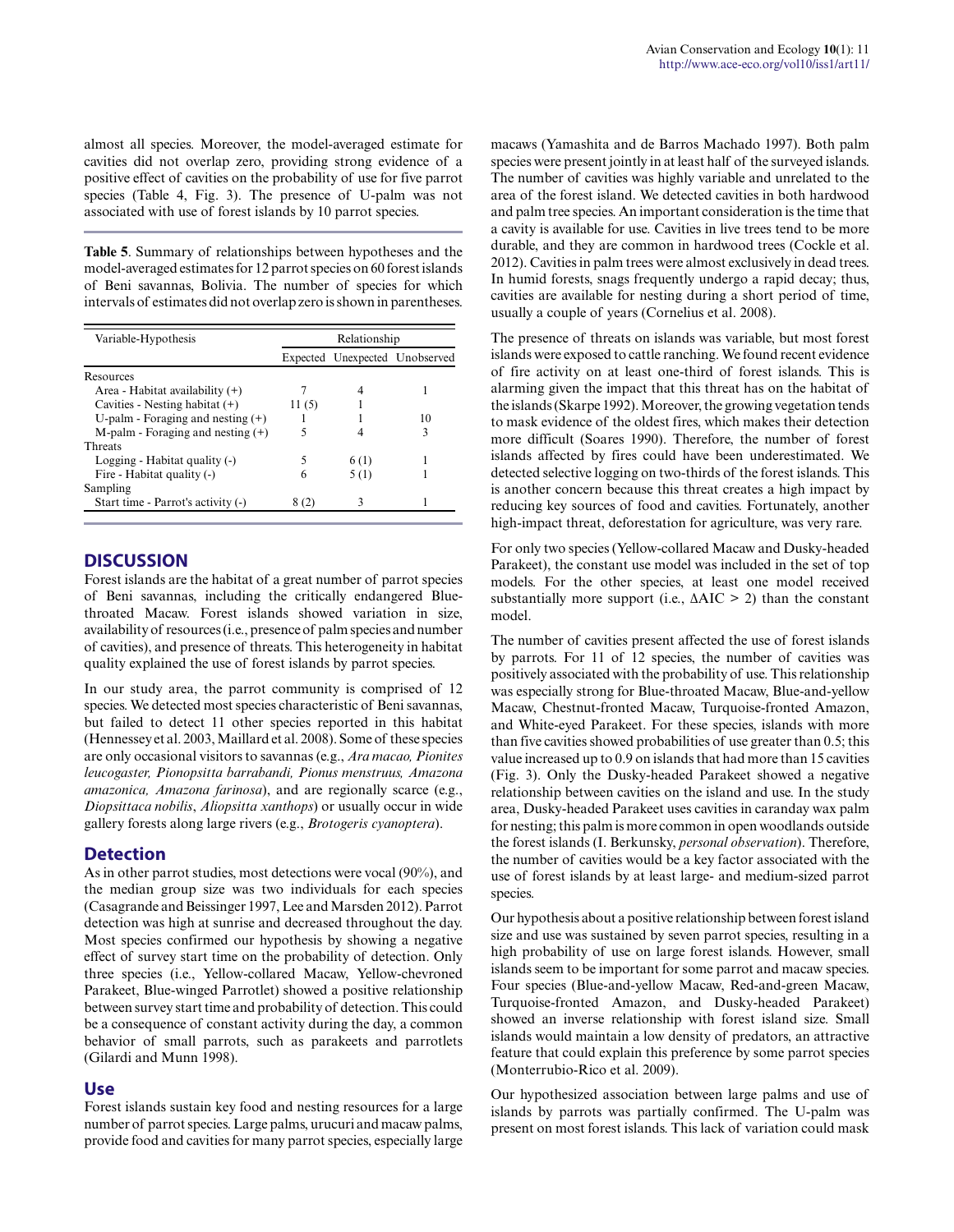its effect, as covariate on the use of islands by parrots, being absent in almost all top-ranked models. In the case of M-palm, its presence would explain part of the use of forest islands by five parrot species: Blue-throated Macaw, Blue-and-yellow Macaw, Yellow-collared Macaw, Scaly-headed Parrot, and Dusky-headed Parakeet. M-palm is a common food and nesting resource for many neotropical parrots (Yamashita and de Barros Machado 1997, Ragusa-Netto 2006, Berkunsky et al. 2014).

Ten of 12 parrot species showed a negative association with at least one of the threats (i.e., selective logging or fire). Bluethroated Macaw, the single threatened parrot species in our study area, was the only species that confirmed our hypothesis that threats showed a negative association with both selective logging and fire. We also detected positive associations between threats and probability of use. In these cases, it is possible that our proposed variables are not good indicators of habitat quality, and/ or we failed to detect evidence of threats (i.e., old fires and stumps masked by growing vegetation). Another explanation is that the single presence of evidence is not enough to produce a significant loss of habitat quality. Finally, as occurs in other regions, parrots could be showing a behavioral plasticity by using humanmodified sites (Marsden and Pilgrim 2003, Salinas-Melgoza et al. 2013).

Our objective was to provide information on site-scale and landscape-scale parrot habitat relationships that would be broadly applicable to managed parrot populations in naturally fragmented landscapes of northern Bolivia. Our study has revealed one important consideration for parrot studies: habitat quality on forest islands (i.e., resources and threats) is heterogeneous and not always associated with the size of the island. Therefore, the use of variables associated with availability of resources and threats, instead of size of the island, seems more appropriate. By examining how this habitat heterogeneity explained the use of islands by parrots, we gained the ability to make inferences at a broad geographic scale. We suggest that (a) an effective parrot monitoring program could be improved by using a more theoretically sound approach that combined repeated count surveys that included the joint presence of parrots and resources, and (b) particular care must be taken when estimates of range are based on extrapolations that assume homogeneity of forest islands or fragments.

Forest islands are a key habitat for a good number of parrot species of Beni savannas. Understanding how parrot species are using this natural fragmented habitat will help determine which fragments should be preserved and which conservation actions are need. A rigorous monitoring program continues to be essential to informing conservation and management of parrots.

*Responses to this article can be read online at:* <http://www.ace-eco.org/issues/responses.php/753>

#### **Acknowledgments:**

*We thank P. Alvarez, F. Ávila, J. Casto Perez, C. Cuaino, V. Cuaino, C. Durán, J. Durán, R. Fernandez, L. González, H. Hoyos, R. Ibañez, R. Ibáñez, J. C. Lisboa, A. Nacif, J. Nacif, I. Natusch, H.*

*Parada, J. Rivero, A. Roca, E. Román, F. Román, J. Román, T. Salas, W. Villavicencio, P. Zabala, and R. Zabala for allowing us to work on their properties. We also acknowledge D. Añes, N. Franco, L. Gonzalez, and A.E. Rafael for their kind help and suggestions during fieldwork. This work was supported by Consejo Nacional de Investigaciones Científicas y Tecnológicas (CONICET PIP 112-20110-00358), ANPCyT (PICT 2011-0173), Universidad Nacional de La Plata (11/n572, 1/n702), The World Parrot Trust, Rufford Small Grants Foundation, Natural Encounters Conservation Fund, Keith Ewart Charitable Trust, HUGO BOSS-BOSS Orange, Macaw Landing Foundation, Mohammad Bin Zayed Species Conservation Fund, International Association of Avian Trainers and Educators, Minnesota Zoo, San Francisco Zoo, Point Defiance Zoo & Aquarium, Idea Wild, Birder's Exchange, CREOI, and PICT 2011-0173 (FONCyT). We thank Fundación Noel Kempff Mercado, Consejo Nacional de Investigaciones Científicas y Tecnológicas (CONICET), Universidad Nacional de La Plata y Universidad Nacional del Centro de la Provincia de Buenos Aires. We also thank Dirección General de Biodiversidad y Áreas Protegidas (Viceministerio de Medio Ambiente y Aguas, Gobierno de Bolivia), Gobernación del Beni for institutional support. I.B. and F.K are Research Fellows of Consejo Nacional de Investigaciones Científicas y Técnicas de Argentina (CONICET).*

#### **LITERATURE CITED**

Bailey, L. L., D. I. MacKenzie, and J. D. Nichols. 2013. Advances and applications of occupancy models. *Methods in Ecology and Evolution* 5:1269–1279. [http://dx.doi.org/10.1111/2041-210x.12100](http://dx.doi.org/10.1111%2F2041-210x.12100) 

Berkunsky, I., G. Daniele, F. P. Kacoliris, J. A. Díaz-Luque, C. P. Silva Frías, R. M. Aramburú, and J. D. Gilardi. 2014. Reproductive parameters in the critically endangered Bluethroated Macaw: limits to the recovery of a parrot under intensive management*. PLoS ONE* 9:e99941. [http://dx.doi.org/10.1371/](http://dx.doi.org/10.1371%2Fjournal.pone.0099941) [journal.pone.0099941](http://dx.doi.org/10.1371%2Fjournal.pone.0099941)

Berkunsky, I., and J. C. Reboreda. 2009. Nest-site fidelity and cavity reoccupation by Blue-fronted Parrots *Amazona aestiva* in the dry Chaco of Argentina. *Ibis* 151:145–150. [http://dx.doi.](http://dx.doi.org/10.1111%2Fj.1474-919X.2008.00896.x) [org/10.1111/j.1474-919X.2008.00896.x](http://dx.doi.org/10.1111%2Fj.1474-919X.2008.00896.x) 

Bjork, R. D., and R. F. Noss. 2004. *Delineating pattern and process in tropical lowlands: Mealy Parrot migration dynamics as a guide for regional conservation planning*. Oregon State University, Corvallis, Oregon, USA.

Burger, J., and M. Gochfeld. 2003. Parrot behavior at a Río Manu (Perú) clay lick: temporal patterns, associations, and antipredator responses. *Acta Ethologica* 6:23–34. [http://dx.doi.org/10.1007/](http://dx.doi.org/10.1007%2Fs10211-003-0080-y) [s10211-003-0080-y](http://dx.doi.org/10.1007%2Fs10211-003-0080-y) 

Burnham, K. P., and D. R. Anderson. 2002. *Model selection and multimodel inference: a practical information-theoretic approach*. Springer-Verlag (Ed.). [http://dx.doi.org/10.1007/b97636](http://dx.doi.org/10.1007%2Fb97636)

Casagrande, D. G., and S. R. Beissinger. 1997. Evaluation of four methods for estimating parrot population size. *Condor* 99:445– 457. [http://dx.doi.org/10.2307/1369951](http://dx.doi.org/10.2307%2F1369951)

Cockle, K. L., K. Martin, and M. C. Drever. 2010. Supply of treeholes limits nest density of cavity-nesting birds in primary and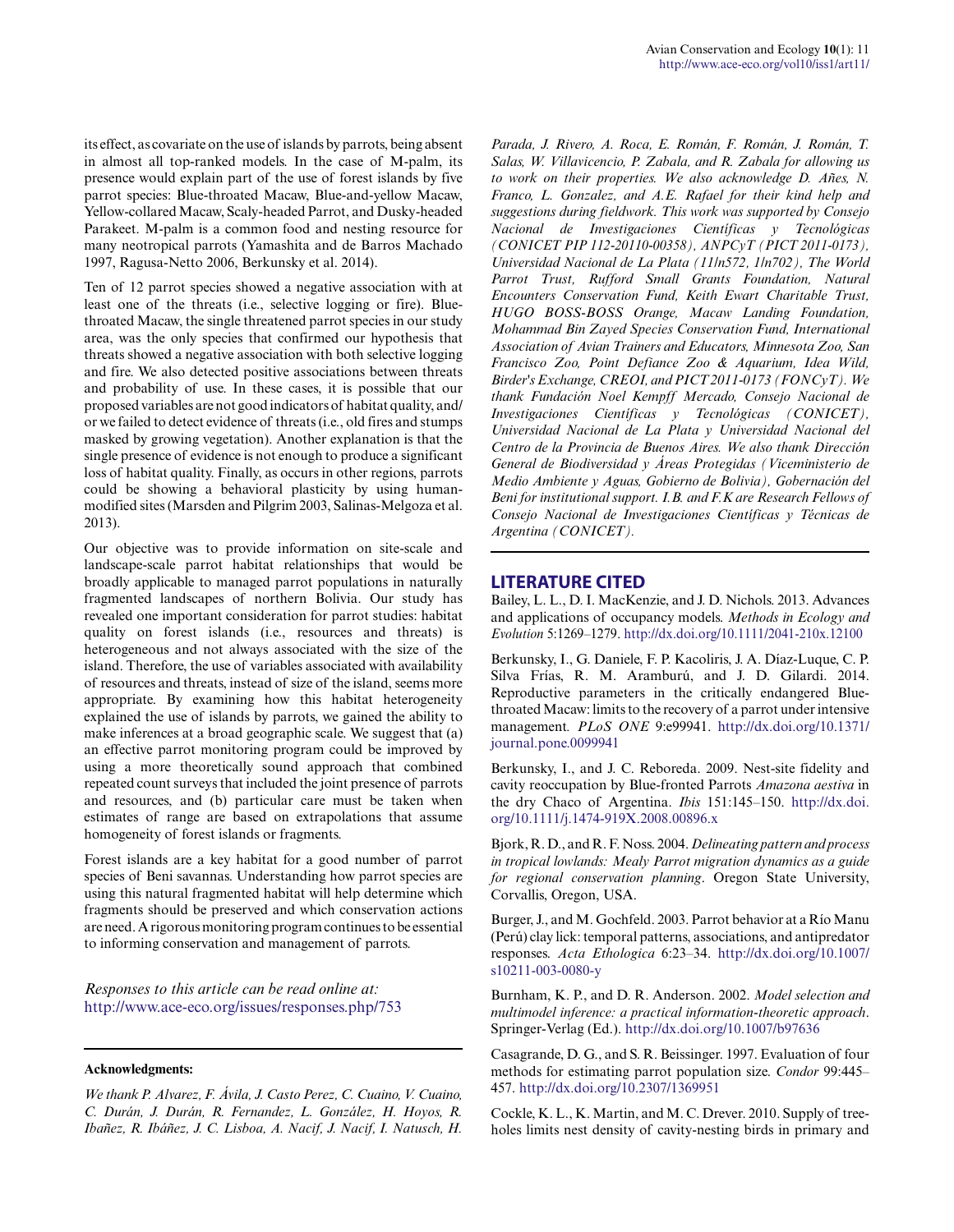logged subtropical Atlantic forest. *Biological Conservation* 143:2851–2857. [http://dx.doi.org/10.1016/j.biocon.2010.08.002](http://dx.doi.org/10.1016%2Fj.biocon.2010.08.002)

Cockle, K. L., K. Martin, and G. Robledo. 2012. Linking fungi, trees, and hole-using birds in a neotropical tree-cavity network: pathways of cavity production and implications for conservation. *Forest Ecology and Management* 264:210–219. [http://dx.doi.](http://dx.doi.org/10.1016%2Fj.foreco.2011.10.015) [org/10.1016/j.foreco.2011.10.015](http://dx.doi.org/10.1016%2Fj.foreco.2011.10.015)

Cornelius, C., K. Cockle, N. Politi, I. Berkunsky, L. Sandoval, V. Ojeda, L. Rivera, M. Hunter Jr., and K. Martin. 2008. Cavitynesting birds in neotropical forests: cavities as a potentially limiting resource. *Ornitología Neotropical* 19:253–268.

Dennis, R. L. H., P. B. Hardy, and L. Dapporto. 2012. Nestedness in island faunas: novel insights into island biogeography through butterfly community profiles of colonization ability and migration capacity. *Journal of Biogeography* 39:1412–1426. [http://](http://dx.doi.org/10.1111%2Fj.1365-2699.2012.02698.x) [dx.doi.org/10.1111/j.1365-2699.2012.02698.x](http://dx.doi.org/10.1111%2Fj.1365-2699.2012.02698.x)

Ewers, R. M., and R. K. Didham. 2006. Confounding factors in the detection of species responses to habitat fragmentation. *Biological Reviews* 81:117–142. [http://dx.doi.org/10.1017/](http://dx.doi.org/10.1017%2FS1464793105006949) [S1464793105006949](http://dx.doi.org/10.1017%2FS1464793105006949) 

Fischer, J., and D. B. Lindenmayer. 2002. Small patches can be valuable for biodiversity conservation: two case studies on birds in southeastern Australia. *Biological Conservation* 106:129–136. [http://dx.doi.org/10.1016/S0006-3207\(01\)00241-5](http://dx.doi.org/10.1016%2FS0006-3207%2801%2900241-5)

Fiske, I., and R. Chandler. 2011. Unmarked: an R package for fitting hierarchical models of wildlife occupancy and abundance. *Journal of Statistical Software* 43:1–23.

Gibson, L., B. Barrett, and A. Burbidge. 2007. Dealing with uncertain absences in habitat modelling: a case study rare grounddwelling parrot. *Diversity and Distributions* 13:704–713. [http://dx.](http://dx.doi.org/10.1111%2Fj.1472-4642.2007.00365.x) [doi.org/10.1111/j.1472-4642.2007.00365.x](http://dx.doi.org/10.1111%2Fj.1472-4642.2007.00365.x)

Gilardi, J. D., and C. A. Munn. 1998. Patterns of activity, flocking, and habitat use in parrots of the Peruvian Amazon. *Condor* 100:641–653. [http://dx.doi.org/10.2307/1369745](http://dx.doi.org/10.2307%2F1369745) 

Hanagarth, W., and S. G. Beck. 1996. Biogeographie der Beni-Savannen (Bolivien). *Geographische Rundschau* 48:662–668.

Hennessey, A. B., S. K. Herzog, and F. Sagot. 2003. *Lista anotada de las aves de Bolivia*. Fifth edition. Armonía/BirdLife International, Santa Cruz de la Sierra, Bolivia.

Herzog, S. K., R. W. Soria Auza, and A. B. Hennessey. 2005. Ecoregional patterns of richness, endemism and threat of the Bolivian avifauna: priorities for ecoregional planning. *Ecología en Bolivia* 40:27–40.

Hesse, A. J., and G. E. Duffield. 2000. The status and conservation of the Blue-throated Macaw *Ara glaucogularis*. *Bird Conservation International* 10:255–275. [http://dx.doi.org/10.1017/S0959270900000216](http://dx.doi.org/10.1017%2FS0959270900000216)

Ims, R. A. 1995. Movement patterns related to spatial structures. Pages 85–109 *in* L. Hansson, L. Fahrig, and G. Merriam, editors. *Mosaic landscapes and ecological processes.* Springer, Netherlands. [http://dx.doi.org/10.1007/978-94-011-0717-4\\_4](http://dx.doi.org/10.1007%2F978-94-011-0717-4_4) 

Keitt, T. H., D. L. Urban, and B. T. Milne. 1997. Detecting critical scales in fragmented landscapes. *Conservation Ecology* 1:4. [online] URL:<http://www.ecologyandsociety.org/vol1/iss1/art4/>

Koch, A. J. 2008. Errors associated with two methods of assessing tree hollow occurrence and abundance in *Eucalyptus obliqua* forest, Tasmania. *Forest Ecology and Management* 255:674–685. [http://dx.doi.org/10.1016/j.foreco.2007.09.042](http://dx.doi.org/10.1016%2Fj.foreco.2007.09.042)

Langstroth Plotkin, R., and S. Riding. 2011. Biogeography of the Llanos de Moxos: natural and anthropogenic determinants. *Geographica Helvetica* 66:183–192.

Langstroth, R. P. 1996. *Forest islands in an Amazonian savannah of northeastern Bolivia*. Dissertation. University of Wisconsin, Madison, Wisconsin, USA.

Larrea-Alcázar, D. M., D. Embert, L. F. Aguirre, B. Ríos-Uzeda, M. Quintanilla, and A. Vargas. 2011. Spatial patterns of biological diversity in a neotropical lowland savanna of northeastern Bolivia. *Biodiversity and Conservation* 20:1167– 1182. [http://dx.doi.org/10.1007/s10531-011-0021-4](http://dx.doi.org/10.1007%2Fs10531-011-0021-4) 

Lee, A. T. K., and S. J. Marsden. 2012. The influence of habitat, season, and detectability on abundance estimates across an Amazonian parrot assemblage. *Biotropica* 44:537–544. [http://dx.](http://dx.doi.org/10.1111%2Fj.1744-7429.2011.00847.x) [doi.org/10.1111/j.1744-7429.2011.00847.x](http://dx.doi.org/10.1111%2Fj.1744-7429.2011.00847.x)

MacKenzie, D. I., and L. L. Bailey. 2004. Assessing the fit of siteoccupancy models*. Journal of Agricultural, Biological, and Environmental Statistics* 9:300–318. [http://dx.doi.](http://dx.doi.org/10.1198%2F108571104X3361) [org/10.1198/108571104X3361](http://dx.doi.org/10.1198%2F108571104X3361) 

MacKenzie, D. I., J. D. Nichols, J. A. Royle, K. H. Pollock, L. L. Bailey, and J. Hines. 2005. *Occupancy estimation and modeling: inferring patterns and dynamics of species occurrence.* Elsevier/ Academic Press, Burlington, Massachusetts, USA.

Maillard, O., J. Q. Vidoz, and M. Herrera. 2008. Registros significativos de aves para el Departamento del Beni, Bolivia: Parte 2. *Kempffiana* 4:8–12.

Manning, A. D., D. B. Lindenmayer, S. C. Barry, and H. A. Nix. 2006. Multi-scale site and landscape effects on the vulnerable superb parrot of south-eastern Australia during the breeding season. *Landscape Ecology* 21:1119–1133. [http://dx.doi.](http://dx.doi.org/10.1007%2Fs10980-006-7248-6) [org/10.1007/s10980-006-7248-6](http://dx.doi.org/10.1007%2Fs10980-006-7248-6)

Manning, A. D., D. B. Lindenmayer, S. C. Barry, and H. A. Nix. 2007. Large-scale spatial and temporal dynamics of the vulnerable and highly mobile superb parrot. *Journal of Biogeography* 34:289–304. [http://dx.doi.org/10.1111/](http://dx.doi.org/10.1111%2Fj.1365-2699.2006.01603.x) [j.1365-2699.2006.01603.x](http://dx.doi.org/10.1111%2Fj.1365-2699.2006.01603.x)

Mapelli, F. J., and M. J. Kittlein. 2009. Influence of patch and landscape characteristics on the distribution of the subterranean rodent *Ctenomys porteousi*. *Landscape Ecology* 24:723–733. [http://dx.doi.org/10.1007/s10980-009-9352-x](http://dx.doi.org/10.1007%2Fs10980-009-9352-x)

Marsden, S. J., and J. D. Pilgrim. 2003. Factors influencing the abundance of parrots and hornbills in pristine and disturbed forest on New Britain, PNG. *Ibis* 145:45–53. [http://dx.doi.](http://dx.doi.org/10.1046%2Fj.1474-919X.2003.00107.x) [org/10.1046/j.1474-919X.2003.00107.x](http://dx.doi.org/10.1046%2Fj.1474-919X.2003.00107.x) 

Mayle, F. E., R. P. Langstroth, R. A. Fisher, and P. Meir. 2007. Long-term forest-savannah dynamics in the Bolivian Amazon: implications for conservation. *Philosophical Transactions of the Royal Society B: Biological Sciences* 362:291–307. [http://dx.doi.](http://dx.doi.org/10.1098%2Frstb.2006.1987) [org/10.1098/rstb.2006.1987](http://dx.doi.org/10.1098%2Frstb.2006.1987)